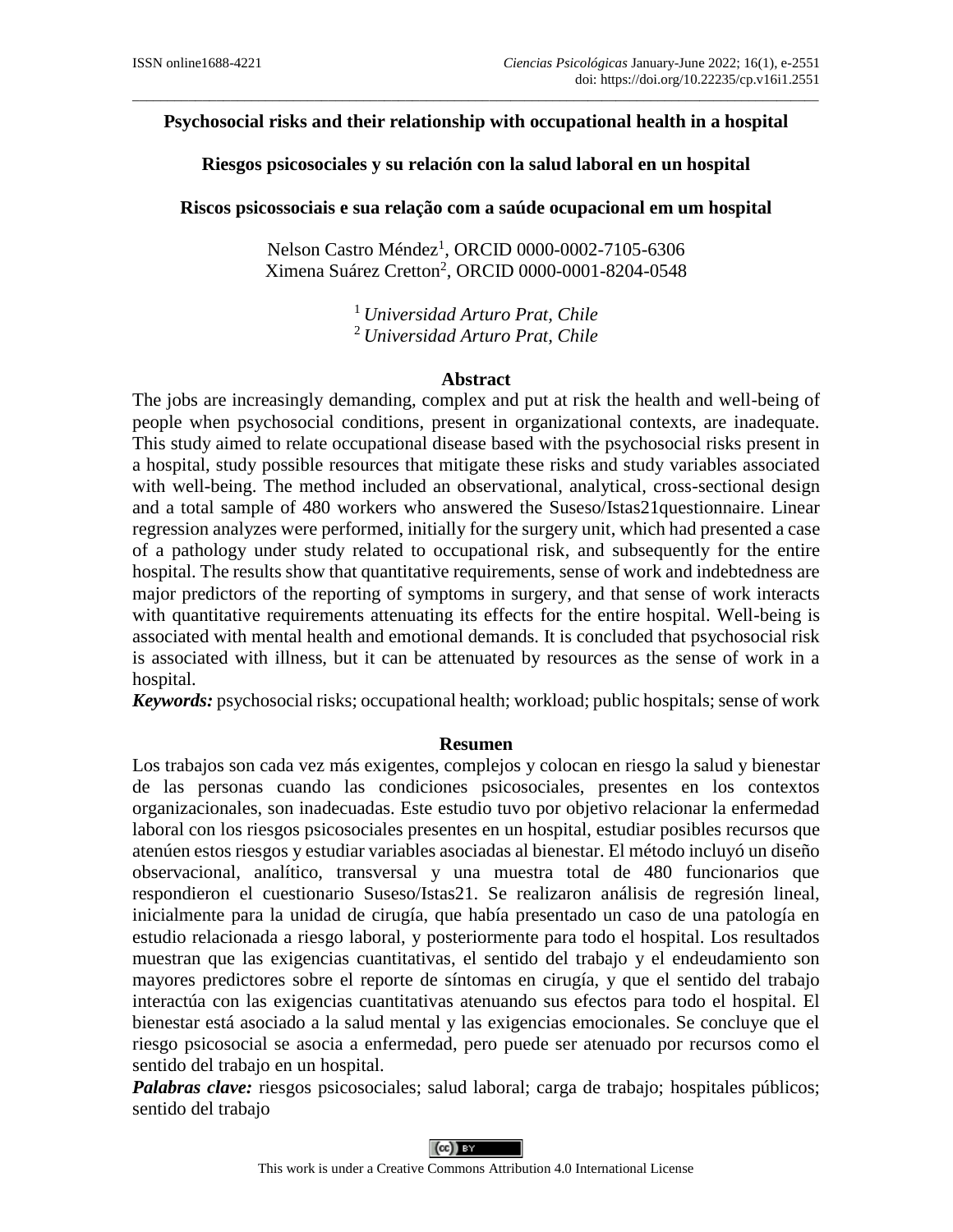#### **Resumo**

 $\_$  . The contribution of the contribution of the contribution of the contribution of  $\mathcal{L}_1$ 

Os trabalhos são cada vez mais exigentes, complexos e colocam em risco a saúde e o bemestar das pessoas quando as condições psicossociais, presentes nos contextos organizacionais, são inadequadas. O objetivo deste estudo foi relacionar a doença ocupacional com os riscos psicossociais presentes em um hospital, estudar os possíveis recursos que atenuam esses riscos e estudar as variáveis associadas ao bem-estar. O método incluiu um desenho observacional, analítico, transversal e uma amostra total de 480 funcionários que responderam ao questionário Suseso/Istas21. Foram realizadas análises de regressão linear, inicialmente para a unidade cirúrgica, que havia apresentado um caso de uma patologia em estudo relacionada ao risco ocupacional, e posteriormente para todo o hospital. Os resultados mostram que as exigências quantitativas, o sentido de trabalho e o endividamento são os maiores preditores sobre o relato de sintomas em cirurgia, e que o sentido de trabalho interage com as demandas quantitativas atenuando seus efeitos para todo o hospital. O bem-estar está associado à saúde mental e às exigências emocionais. Se conclui que o risco psicossocial está associado à doença, mas pode ser atenuado por recursos como o sentido do de trabalho em um hospital.

*Palavras-chave:* riscos psicossociais; saúde ocupacional; carga de trabalho; hospitais públicos; sentido do trabalho

 $\overline{\phantom{a}}$ 

Received: 04/20/2021 Accepted: 02/21/2022

*Correspondence: Nelson Castro Méndez, Universidad Arturo Prat, Chile. E-mail: nelcastr@unap.cl*

Working conditions have an impact on health. When psychosocial work conditions have a high probability of seriously damaging the health of workers, we can speak of psychosocial risks at work (Moreno, 2011). These are, then, those characteristics of work conditions that can affect health and among which are the organization and conditions of employment, active work and skills development, psychological demands, relationships within work, double home-work presence.

Within the models that relate psychosocial conditions with stress, there are two that have sufficient empirical support to clearly relate psychosocial factors with illness: the demand-control model of Karasek, Theorell and Johnson and the effort-reward imbalance model of Siegrist (Luceño et al., 2005). The demand-control model posits that the sources of stress at work are given by the work requirements or demands and the control that one has over them, which would generate psychological tension (Karasek & Theorell, 1990). The second model added the interaction effect of social support, as greater morbidity and mortality due to this last variable were evidenced (Johnson & Hall, 1994).

A global descriptive analysis of the situation of psychosocial risk prevention in 132 countries found that 64 % have not included mandatory assessment of psychosocial risks in their occupational health and safety legislation (Chirico et al., 2019). Poor psychosocial working conditions increase the probability of morbidity and substantially limit the quality of life and the possibilities of maintaining a paid job. Lee et al. (2018) proposed a model that incorporates the variables that influence job insecurity and that determine consequences on the health and well-being of the worker, on their attitudes, their behavior and their work performance. Among these variables are organizational and individual factors, organizational and individual background and conditions of the organization's environment. High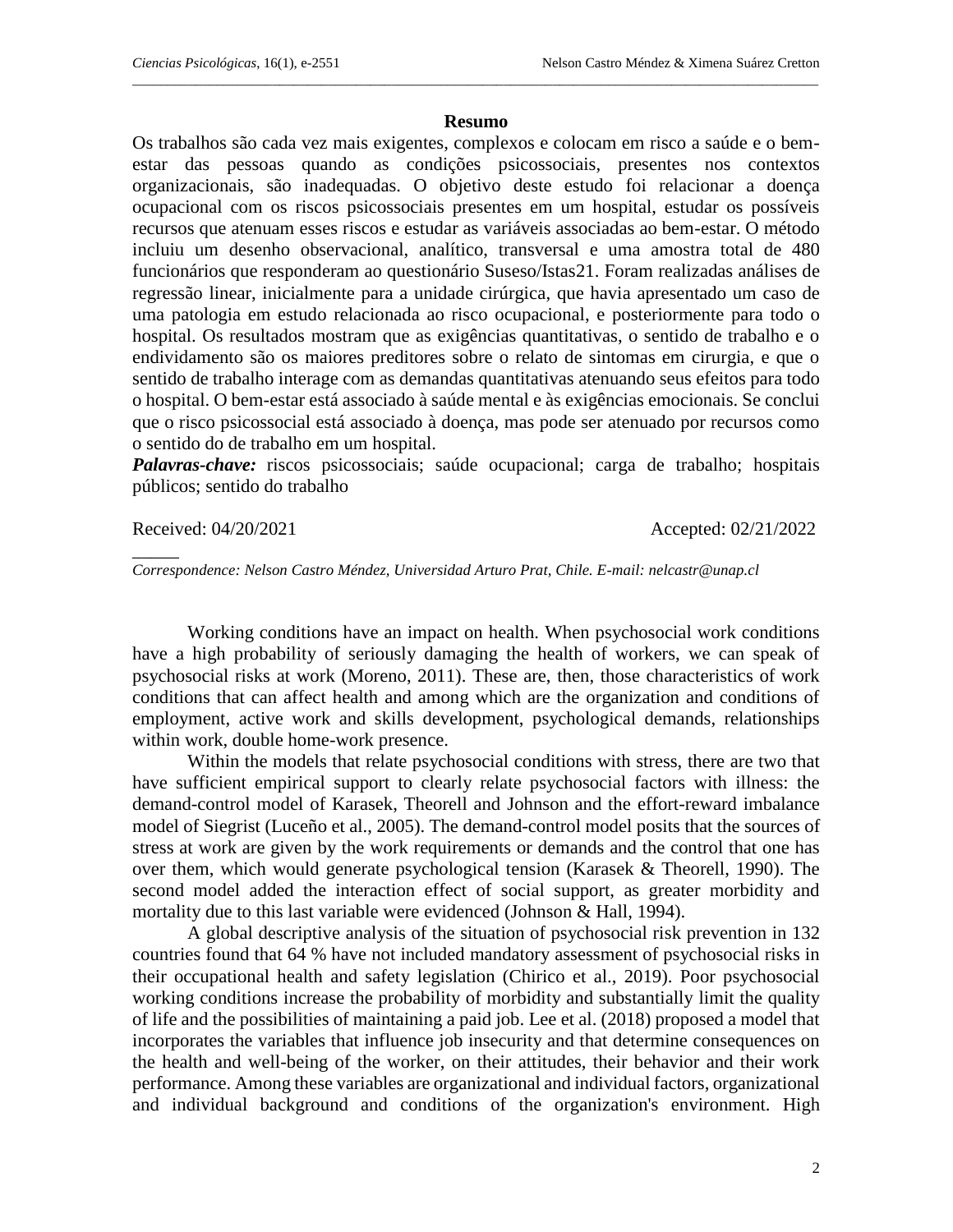indebtedness, that is, the difficulty to pay debts from salary contributes to job insecurity and can originate from individual or organizational factors, conditions of the organization's environment or a combination of factors. A recent study of 64,934 people by Magnusson et al. (2018) and which included several countries and organizations, found that job strain is consistently related to a loss of 1.7 average years of healthy life between 50 and 75 years, this being higher in men and in lower occupational positions.

\_\_\_\_\_\_\_\_\_\_\_\_\_\_\_\_\_\_\_\_\_\_\_\_\_\_\_\_\_\_\_\_\_\_\_\_\_\_\_\_\_\_\_\_\_\_\_\_\_\_\_\_\_\_\_\_\_\_\_\_\_\_\_\_\_\_\_\_\_\_\_\_\_\_\_\_\_\_\_\_\_\_\_\_\_\_\_\_\_\_\_\_\_\_\_\_\_\_

In the area of health, the psychosocial environment and stress in health workers in public centers have been studied, assessing the effect of psychosocial risks on symptoms related to perceived stress. It has been observed that high levels of cognitive, sensory and emotional psychological demands, together with low possibilities for development and lack of meaning at work, are associated with perceived stress (García et al., 2015). Research has shown that antecedent variables intervene in the sense or meaning of work; such as personal and family situation, work history and experiences, and the macro-socioeconomic environment, which influence central variables constituted by the centrality of work as a vital role, social norms about work, valued results of work, the importance of work goals and identification with the work role, which make up different patterns of meaning of work that impact on the expectations and work results of the employee and the organization (Harpaz  $\&$ Fu, 1993; MOW International Research Team, 1987).

When stress becomes chronic, emotional exhaustion, depersonalization, and lack of accomplishment appear in the worker, a phenomenon called burnout syndrome, which in the Latin American health sector shows a frequency that ranges between 2.1 % and 76 %, with greater exhaustion found in areas of intensive care, oncology, emergency, surgery, internal medicine and anesthesiology; associated with conditions of overload of working hours, an excess of labor demand and the lack of preventive measures (Loya-Murguía et al., 2018).

Working in health requires certain capacities to perform the work based on the present demands, the mental and physical capacities and the state of health of the employee and at the same time that he or she can maintain a state of well-being. Efforts are currently being made in the direction of predicting illness at work from psychosocial risks. The role of emotional intelligence has been shown to have an effect on cardiovascular disease, so that men with low emotional regulation and women with low intrapersonal understanding have a higher risk of cardiovascular disease (Núñez & Castillo, 2017). It has been seen that in administrative employees, emotional and social skills such as the recognition of emotions, the identification and expression of positive emotions, perception, persuasion, assertive communication and the development of skills have a positive influence on job competencies (Duque et al. , 2017). A systematic review of nursing professionals found that high-demand working conditions and limited resources are associated with psychosocial risks such as fatigue, stress, and burnout (Canales et al., 2016). Leadership, of a transformational type, would contribute to the relationship with the health and well-being of the employee by promoting affective aspects of personal well-being and its relationship with less psychological discomfort and greater job satisfaction would be confirmed (Perilla & Gómez, 2017). In addition, it has been reported that role conflict (one of the most important psychosocial risks at work) and role ambiguity in addition to engagement are significant predictors of job satisfaction (Orgambídez et al., 2015).

The demands, such as requirements, overload, pressure, etc., and the resources available to the worker such as the sense of work, autonomy, feedback, social support, among others, have direct and indirect effects on work stress and motivation, with reciprocal relationships existing between these variables. Demands are generally the main predictors of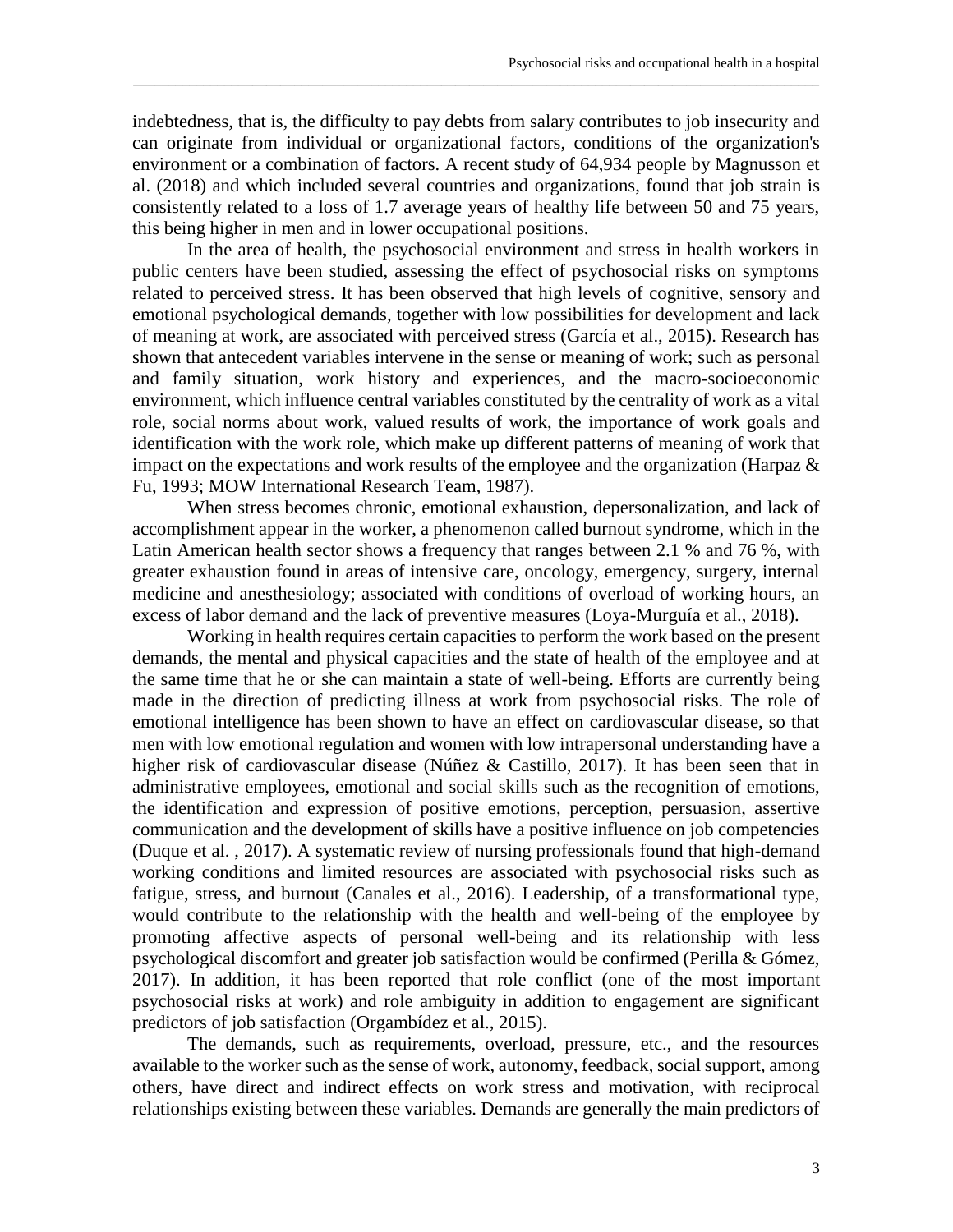burnout or psychosomatic problems at work, while resources predict job satisfaction, motivation and commitment. Demands and resources present interactions in which, for example, resources can cushion the impact of demands on stress and/or discomfort, mitigating their effects. Demands can also interact with work resources, amplifying their impact on motivation or commitment (Bakker & Demerouti, 2013).

 $\_$  . The contribution of the contribution of the contribution of the contribution of  $\mathcal{L}_1$ 

In this context, the purpose of this study is to relate the disease to the psychosocial risks present in a hospital, to study possible resources that mitigate these risks, and to study variables associated with well-being. For this, operationally the report of stress symptoms is considered as illness, and indicators of vitality in the workers as well-being.

## **Materials and Method**

The sample was probabilistic and reached 480 workers, representing 60 % of the total; of them 65 % were women and 35 % men. It was made up of workers from a mediumcomplexity public hospital in southern Chile, that is, with some specialties such as medicine, surgery, traumatology, among others, and who had answered the long version of the Suseso/Istas21 psychosocial risk survey in the December 2018 to January 2019 period, applied internally by the hospital through its risk prevention unit.

The instrument used in this research was the scale to measure psychosocial risks Suseso/Istas21 in its long version of 142 questions, validated and standardized in Chile by Alvarado et al. (2012) and which is based on the Copenhagen Psychosocial Questionnaire (COPSOQ) from the Danish National Institute for Occupational Safety and Health. The Suseso/Istas21 questionnaire consists of a general section of 53 questions that inquire about sociodemographic data, work and current employment, salary and indebtedness, medical licenses and absenteeism, accidents and work-related illnesses; but it also incorporates a division of questions on health and personal well-being, which contains dimensions that investigate the consequences of psychosocial risk through the scales of general health (5 items), mental health (5 items) and vitality (4 items) contained in the SF-36 questionnaire (Short Form Survey 36 items), developed by Ware and Sherbourne (1992) and a 12-item scale that measures report of stress symptoms based on the scale of Setterlind and Larsson (1995). Then comes a specific section of 89 questions that measure psychosocial risk, grouped into 5 dimensions: the psychological demands dimension, which in turn includes the 5 subdimensions quantitative psychological demands (QD), cognitive psychological demands, emotional psychological demands, demands to hide emotions and sensory psychological demands. The dimension of active work and possibilities of development that includes the 5 subdimensions of influence, control over working time, possibilities of development at work, sense of work and integration in the company. The dimension of social support in the company and quality of leadership that includes the 5 subdimensions of clarity of role, conflict of role, quality of leadership, quality of relationship with superiors and quality of relationship with co-workers. The compensation dimension that includes the 3 subdimensions of esteem, insecurity regarding the employment contract and insecurity regarding the specific characteristics of the job. The double presence dimension that includes the sub-dimension concern about housework. The items have a 1-5 Likert scale format that goes from *always* to *never* and includes some items in reverse order.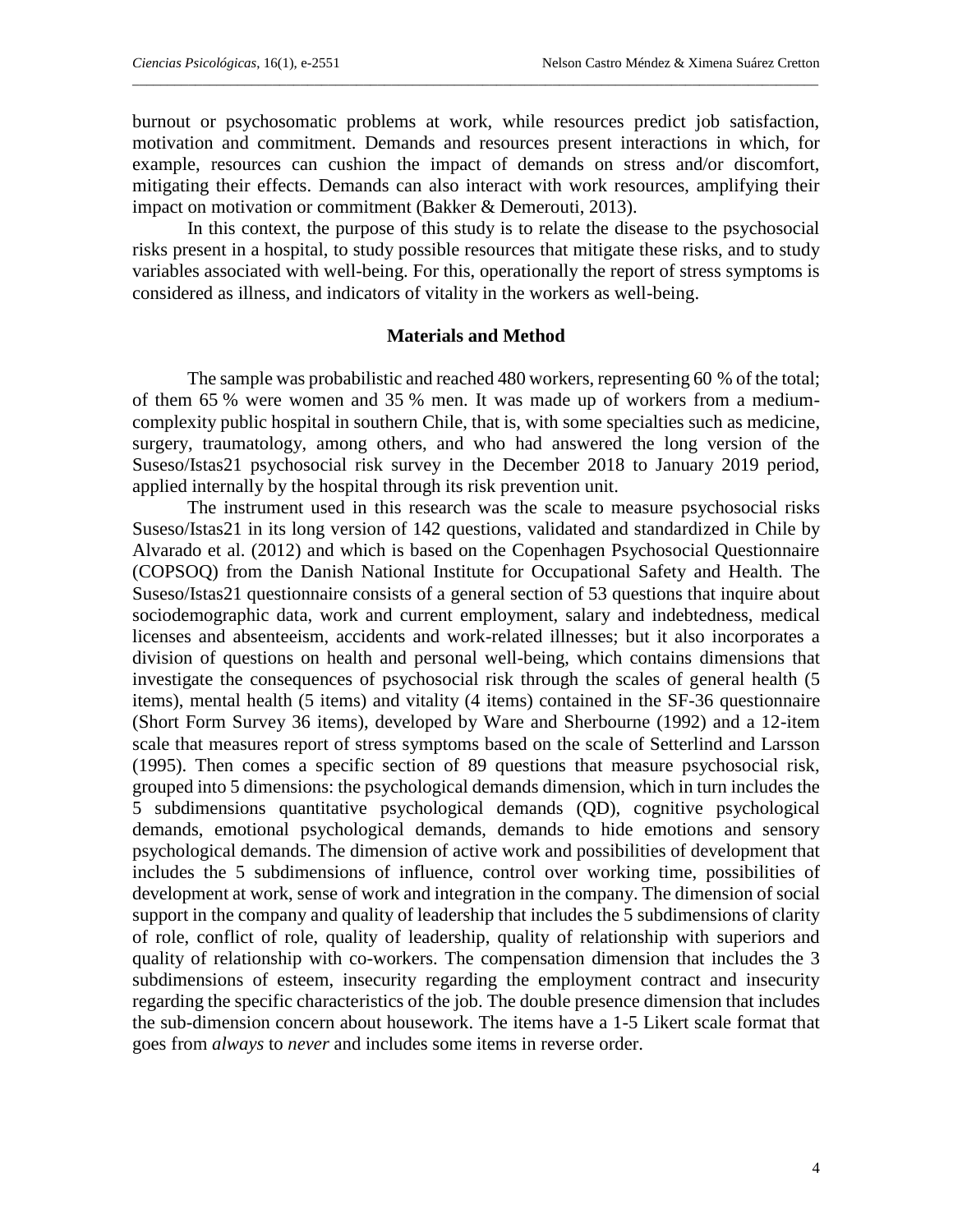The variables of interest considered were: sex, age, dimensions and subdimensions of psychosocial risk, indicators of health and personal well-being such as general health (SG), mental health (SM), vitality (VT), report of stress symptoms (SR), aspects of work and employment.

\_\_\_\_\_\_\_\_\_\_\_\_\_\_\_\_\_\_\_\_\_\_\_\_\_\_\_\_\_\_\_\_\_\_\_\_\_\_\_\_\_\_\_\_\_\_\_\_\_\_\_\_\_\_\_\_\_\_\_\_\_\_\_\_\_\_\_\_\_\_\_\_\_\_\_\_\_\_\_\_\_\_\_\_\_\_\_\_\_\_\_\_\_\_\_\_\_\_

Internal consistency analyzes of the instrument and descriptive analyzes of the variables were performed using the SPSS 25 software. Next, for each department or unit of the hospital, the presence of high psychosocial risks and whose prevalence was greater than 50 % was identified in each of the dimensions measured by the instrument; this made it possible to order the risk in the different units in a descending manner using a risk sum indicator or risk factor. Possible resources or protective factors were also identified, such as those risks of a low level and whose prevalence was greater than 50 %, deepening later in the study of the sense of work as this is a resource or protective factor present in a large part of hospital units. Subsequently, correlation analyzes were carried out, followed by multiple regression for the prediction of illness and well-being with their respective analyzes of fulfillment of assumptions. The report of stress symptoms and well-being indicators of vitality in the employees were considered operationally as disease and well-being, respectively. These regression analyzes were first performed on a unit, surgery, in which a Sentinel case or event had occurred (which is the investigation of a pathology that may be related to risk factors present in work tasks) and then the effect of these same predictor variables on the general hospital, as well as the modulating effect of the sense of work on the report of stress symptoms.

This research was approved by the respective Ethics Committee of the hospital. The application of the Suseso/Istas21 questionnaire has government regulations and a protocol for its application, which considers both informed consent and the guarantees of anonymity and confidentiality of the participating workers.

## **Results**

The applied instrument behaves reliably in all its psychosocial risk subscales, obtaining an average Cronbach's Alpha of .83, exceeding all the value of .70, obtaining for the health subscales .72 for SG, .83 for SM, .78 for VT and .93 for SR, achieving adequate levels of reliability.

Of the participants, 39 % belonged to the professional class, 34 % administrative and 27 % technicians. The ages corresponded to 43 % in the range of 26 to 35 years, 18 % from 46 to 55 years, 7 % less than 26 years and 4 % were more than 55 years. Regarding seniority in their work, 28 % were between 5 and 10 years, 26 % more than 10 years, 19 % more than six months and up to 2 years, 18 % more than two to 5 years and 9 % less than six months. 85% worked full-time, 9 % part-time, and 6 % stated they worked without fixed hours. 65 % worked fixed daytime hours in the morning or afternoon and 35 % worked rotating morning, afternoon or night shifts. The type of contract was mainly temporary or contract with annual renewal in 69 % and only 22 % had an indefinite or permanent contract, while 9 % referred to another type of contractual relationship.

For the hospital in general and in comparison with the surgery unit, in which the Sentinel case is presented, higher means were obtained in the SG health indicators ( $M = 71.9$ ,  $SD = 18.2$  versus  $M = 68.3$ ,  $SD = 18.8$ ), in SM ( $M = 68.8$ ,  $SD = 19.7$  versus  $M = 66.2$ ,  $SD = 18.2$ 19.4) and lower levels in SR ( $M = 27.5$ ,  $SD = 18.4$  versus  $M = 31.4$ ,  $SD = 18.3$ ). These differences were not significant, however, it is significant in the case of VT ( $M = 62.5$ ,  $SD =$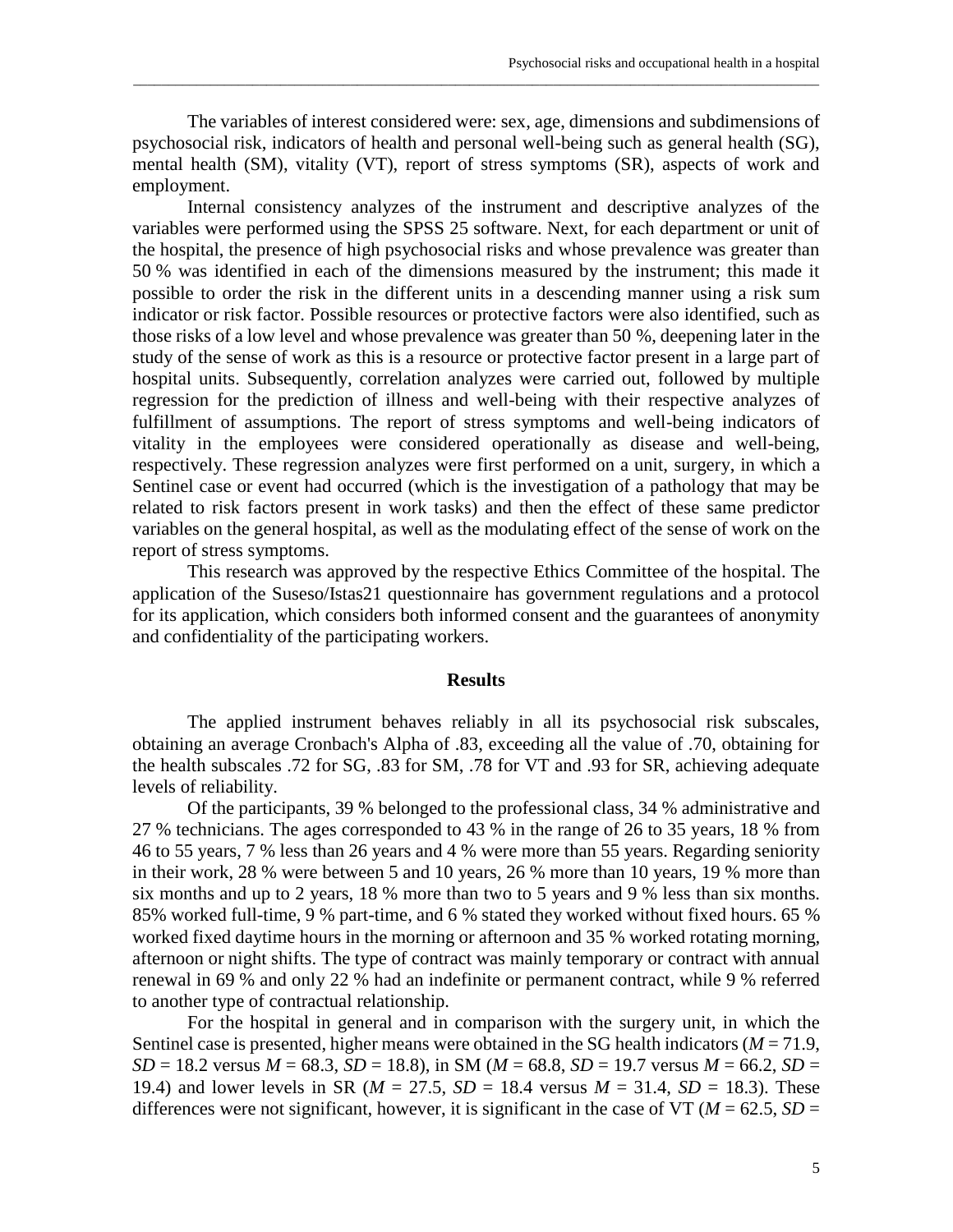18.9 versus  $M = 55.9$ ,  $SD = 16.1$ ;  $t(478) = 2.08$ ;  $p = .038$ ), where the surgery unit obtains a lower level of vitality or well-being.

 $\_$  . The contribution of the contribution of the contribution of the contribution of  $\mathcal{L}_1$ 

A total of 14 % admitted having a derived or work-related illness and 44 % presented medical license in the general hospital versus 18 % who admitted having an illness in surgery and 66 % presented medical license in this unit. 28 % presented licenses greater than 9 days.

Regarding indebtedness, 100 % in the surgery unit acknowledge having debts versus 88.2 % in the rest of the hospital who do indicate having debts, observing a significant relationship between unit and indebtedness  $\chi^2(1) = 3.870$ ,  $p < .05$  and a risk  $OR = 1.133$ regarding not present debts.

Table 1 shows different hospital units together with the prevalence of high psychosocial risk (greater than 50 %) for the dimensions: psychological demands, active work and development possibilities, social support and leadership quality, compensations and double presence. It also shows the sum of these risk factors, the observed protective factors, highlighting the sense of work as the main common protective factor in the units, the report of symptoms, levels of vitality and frequency of reporting of having a disease diagnosed and/or caused by work.

## **Table 1**

| High psychosocial risks in hospital units |  |  |
|-------------------------------------------|--|--|
|                                           |  |  |

|                        |                |                | Ta and Ap and |                | D        |          |                |           |           |         |               |
|------------------------|----------------|----------------|---------------|----------------|----------|----------|----------------|-----------|-----------|---------|---------------|
| Unit                   | Psy.           | Pds            | C Lid         | Comp           | Presc    | RF       | PF             |           | <b>SR</b> | VT      | <b>PD</b>     |
| Pharmacy               | 5              | 3              | 4             | 1              |          | 14       | $\overline{2}$ |           | ST 37.69  | 55.11   | $\mathcal{D}$ |
| <b>SAU</b>             | 4              | 3              | 2             | 1              |          | 11       | 1              |           | ST 36.95  | 55.59 7 |               |
| <b>Surgery Service</b> | 5              | $\overline{2}$ | 3             | 1              | $\Omega$ | 11       | 1              |           | ST 31.41  | 55.92 7 |               |
| Sterilization          | 3              | $\overline{2}$ |               | $\theta$       |          | 7        | 1              |           | ST 35.27  | 58.93 2 |               |
| Laboratory             | 3              | 1              |               | $\theta$       |          | 6        | 3              |           | ST 31.89  | 62.02 1 |               |
| Polyclinic             | 3              | 1              |               | 1              | $\Omega$ | 6        | 3              |           | ST 30.07  | 62.23 6 |               |
| Collection             | $\overline{2}$ | $\mathfrak{D}$ | $\theta$      | $\overline{2}$ | $\Omega$ | 6        | 3              |           | ST 23.75  | 66.25   |               |
| Kinesiology            | 3              | 1              | $\theta$      | $\theta$       | 1        | 5        | 6              | <b>ST</b> | 11.01     | 72.32 0 |               |
| Urgency                |                | $\overline{2}$ | $\theta$      | 1              | 1        | 5        | 1              |           | ST 17.07  | 70.19 4 |               |
| Medicine Service       | 2              | 1              |               | $\Omega$       | $\theta$ | 4        | $\mathbf{0}$   |           | 23.48     | 66.76 4 |               |
| <b>Central Supply</b>  | 2              | 1              | $\theta$      | $\theta$       | $\Omega$ | 3        | 6              |           | ST 25.32  | 64.90   |               |
| Catering               | 1              | 0              | 0             | $\theta$       | $\Omega$ | 1        | 6              |           | ST 21.78  | 73.86 2 |               |
| Accounting             |                | 0              | $\theta$      | $\theta$       | $\Omega$ | 1        | 8              |           | ST 31.25  | 61.88 0 |               |
| Direction              |                | $\theta$       | $\theta$      | $\theta$       | $\Omega$ | 1        | 4              |           | ST 30.39  | 62.50 2 |               |
| Computing              |                | 0              | 0             | $\theta$       | $\Omega$ |          | 10             | <b>ST</b> | 17.71     | 60.94 0 |               |
| Mobilization           |                | 0              | 0             | $\Omega$       | $\Omega$ |          | 5              |           | ST 15.63  | 64.06 1 |               |
| Maintenance            | 0              | 0              | 0             | $\theta$       | $\theta$ | $\theta$ | $\mathbf 1$    |           | 36.25     | 51.25   |               |

*Notes*. Psy.: Psychological demands; Ta and Pds: Active work and development possibilities; Ap and C Lid: Social support in the company and quality of leadership; Comp: Offsets; D Presc: Double presence; RF: Risk factor; PF: Protective factor; SR: Sympton report; VT: Vitality; PD: Professional disease; SAU: User service. Own elaboration, based on Suseso/Istas21 survey.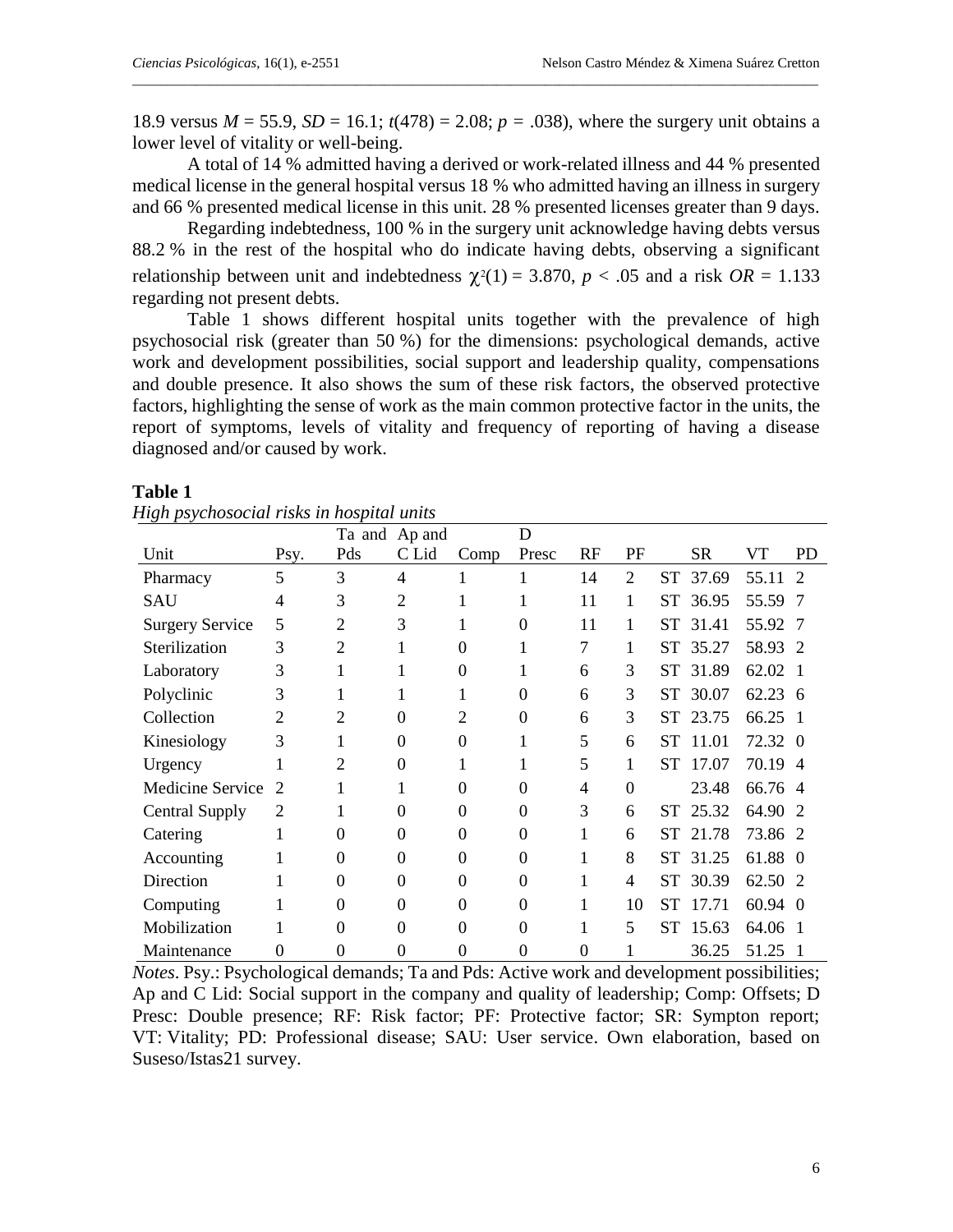Among the units that presented the greatest risk factors was the pharmacy unit in which 18 % of disease reports were observed, in the user service system unit that reported disease in 37 %, in surgery with 18 % of reported illness, 26 % in polyclinic and 14 % in sterilization. As the psychosocial risk in the units decreases, the report of symptoms and illness decreases and the number of protective factors and vitality levels increases.

\_\_\_\_\_\_\_\_\_\_\_\_\_\_\_\_\_\_\_\_\_\_\_\_\_\_\_\_\_\_\_\_\_\_\_\_\_\_\_\_\_\_\_\_\_\_\_\_\_\_\_\_\_\_\_\_\_\_\_\_\_\_\_\_\_\_\_\_\_\_\_\_\_\_\_\_\_\_\_\_\_\_\_\_\_\_\_\_\_\_\_\_\_\_\_\_\_\_

In order to study which are the most important variables in the prediction of disease in the Surgery unit that presented the Sentinel case, several correlation and multiple linear regression analyzes were carried out with the stepwise method. Because it was observed that the sense of work can be an important variable to study as a possible protective factor, since it was present in almost all the units, it was considered in the final solution.

In the case of illness, in the surgery unit it was observed that the report of symptoms  $(M = 1.3, SD = 0.7)$  correlated significantly with the quantitative demands in the unit ( $r = .66$ ,  $p < .01$ ), with the risk due to serious indebtedness ( $r = .476$ ,  $p < .01$ ), and with the risk derived from the lack of sense of work ( $r = .465$ ,  $p < .01$ ). Table 2 shows the results of the stepwise regression for the disease case.

#### **Table 2**

*Stepwise multiple regression in the surgery unit (Sentinel case) for reporting symptoms or disease*

| Variable       |           | βeta     |           |                   |  |
|----------------|-----------|----------|-----------|-------------------|--|
|                | Step 1    | Step 2   | Step 3    |                   |  |
| Quant. Demands | $.659**$  | $.565**$ | .486**    | [.19, .61]        |  |
| Indebtedness   |           | $-.287*$ | $-.269*$  | $[-18.86, -0.99]$ |  |
| Sense of Work  |           |          | $.265*$   | [.03, .71]        |  |
| R <sub>2</sub> | .418      | .480     | .533      |                   |  |
| F              | $27.63**$ | 18.06**  | $15.05**$ |                   |  |
| $\Delta R2$    | .434      | .074     | .063      |                   |  |
| $\Delta F$     | $27.63**$ | $5.24*$  | $4.96*$   |                   |  |

*Notes*. CI: Confidence interval; Quant. Demands: Quantitative demands; R2: Coefficient of determination; F: Statistical F. Own elaboration, based on Suseso/Istas21 survey.  $* p < .05. ** p < .01.$ 

These variables would be contributing 53.3 % to explain the disease in this unit or department. Table 2 shows that indebtedness reappears, but in this case without difficulty in dealing with debts, as a variable that contributes negatively to the reporting of symptoms. For the case of the general hospital, shown in table 3, these variables would only be explaining 29 % of the report of symptoms and serious indebtedness here would be contributing positively to the explanation of the disease.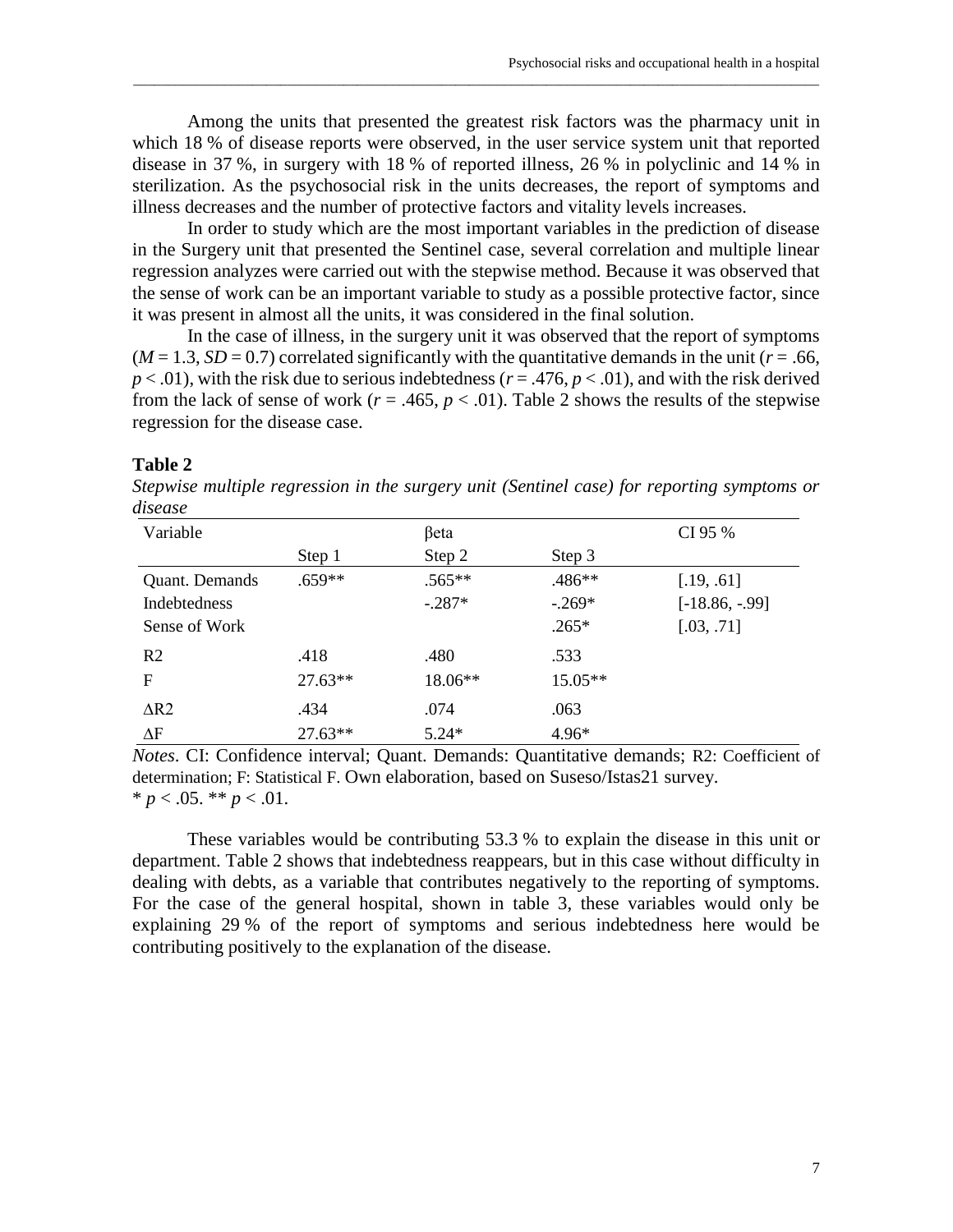| 'able |  |
|-------|--|
|-------|--|

|  | Stepwise multiple regression for hospital for symptom reporting or illness |  |  |  |
|--|----------------------------------------------------------------------------|--|--|--|
|  |                                                                            |  |  |  |

| Variable                    |           | βeta     |           | CI 95 %       |
|-----------------------------|-----------|----------|-----------|---------------|
|                             | Step 1    | Step 2   | Step 3    |               |
| <b>Quantitative Demands</b> | $.523**$  | .497**   | $.496**$  | [.37, .51]    |
| Sense of Work               |           | $.130**$ | $.138**$  | [.06, .24]    |
| Serious Indebtedness        |           |          | .099**    | [2.51, 22.05] |
| R <sub>2</sub>              | .272      | .286     | .294      |               |
| F                           | $165.4**$ | 89.38**  | $62.31**$ |               |
| $\Delta R2$                 | .273      | .016     | .010      |               |
| $\Delta F$                  | $165.4**$ | 9.98**   | $6.10**$  |               |

 $\_$  . The contribution of the contribution of the contribution of the contribution of  $\mathcal{L}_1$ 

*Notes*. CI: Confidence interval; R2: Coefficient of determination; F: Statistical F. Own elaboration, based on Suseso/Istas21 survey.

 $* p < .05. ** p < .01.$ 

To determine if the interaction between the quantitative demands and the sense of work contributes significantly to the prediction of illness, a multiple linear regression with the Introduce method was carried out. It was observed that the variable quantitative demands and sense of work ( $\beta$  = .314,  $p < .01$ ) together with the variable severe indebtedness ( $\beta$  = .107,  $p < .01$ ) predict the report of symptoms or illness ( $R^2 = .101$ ,  $F = 25.81$ ,  $p < .01$ )

The results show that the interaction variable is significant in the prediction of illness in the general case of the hospital and that, together with the variable severe indebtedness, they predict the reporting of symptoms or illness by 10 %. To study the protective effect of this interaction, figure 1 was created, which allows us to observe the direction that this interaction takes in relation to the effect on symptom reporting.

# **Figure 1**





*Notes*. QD: Quantitative demands; SR: Symptom report. Own elaboration, based on Suseso/Istas21 survey.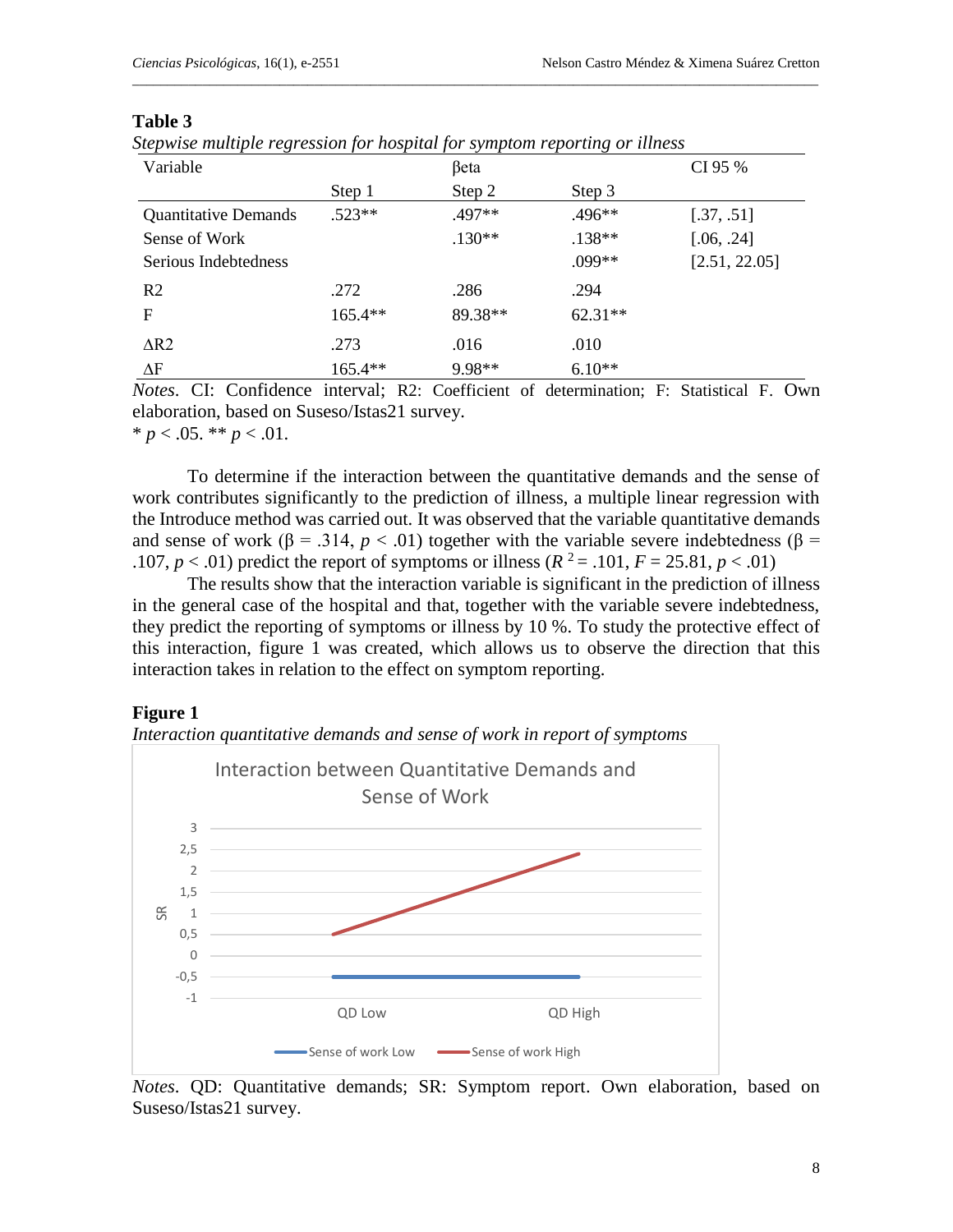The graph shows the protective effect of the direction of work; when the quantitative demands are high and the psychosocial risk from the sense of work is high, the report of symptoms is higher than when the quantitative demands are high and the risk of the sense of work is low (protective factor).

\_\_\_\_\_\_\_\_\_\_\_\_\_\_\_\_\_\_\_\_\_\_\_\_\_\_\_\_\_\_\_\_\_\_\_\_\_\_\_\_\_\_\_\_\_\_\_\_\_\_\_\_\_\_\_\_\_\_\_\_\_\_\_\_\_\_\_\_\_\_\_\_\_\_\_\_\_\_\_\_\_\_\_\_\_\_\_\_\_\_\_\_\_\_\_\_\_\_

To study the variables that best predict well-being in general in the hospital, several correlation and multiple linear regression analyzes were carried out with the stepwise method (table 4).

#### **Table 4**

| ັ                        |           | $\cdot$  |                |
|--------------------------|-----------|----------|----------------|
|                          |           | βeta     | CI 95 %        |
| Variables                | Step 1    | Step 2   |                |
| Mental Health            | $.728**$  | $.573**$ | [.26, .69]     |
| <b>Emotional Demands</b> |           | $-.283*$ | $[-.31, -.01]$ |
| R <sub>2</sub>           | .517      | .562     |                |
| F                        | $40.65**$ | 24.78**  |                |
| $\Delta R2$              | .530      | .056     |                |
| ΔF                       | $40.65**$ | $4.72*$  |                |

*Stepwise regression for vitality or well-being in the hospital*

*Notes*. CI: Confidence interval; R2: Coefficient of determination; F: Statistical F. Own elaboration, based on Suseso/Istas21 survey.  $* p < .05. ** p < .01.$ 

It can be seen that in 56.2 % the variables mental health and emotional demands explain well-being, that is, the vitality or energy available in the workers. In the case of emotional demands, its contribution is negative, since it is a variable that measures emotional psychosocial risk.

## **Discussion**

The objective of this study was to relate the disease with the psychosocial risks present in a hospital, to study possible resources that mitigate these risks and to study variables associated with well-being. For the disease, the report of stress symptoms was operationally considered and for well-being, indicators of vitality.

The Suseso/Istas21 scale behaved reliably, showing itself to be suitable for measuring psychosocial risks in a hospital, which is consistent with its growing use for research in the health sector (García et al., 2015; Villarroel et al., 2018). Regarding participants, the results showed that the proportion of women is higher than that of men in the hospital and that the staff is under a temporary or annual fixed-term contract modality; both aspects are similar to what was found in other research in health centers (Ansoleaga, 2015; Vidal et al., 2017).

The gender perspective in health has been increasingly investigated (Schraiber  $\&$ d'Oliveira, 2014). Research shows that women perceive psychosocial risk differently from men, are affected by it and deal with its effects differently (Cifre et al., 2011), somatize stress more and report more physical and pain symptoms than men (Crespo, 2014), however, there would be no differences in general labor well-being (Echevarría & Santiago, 2017). The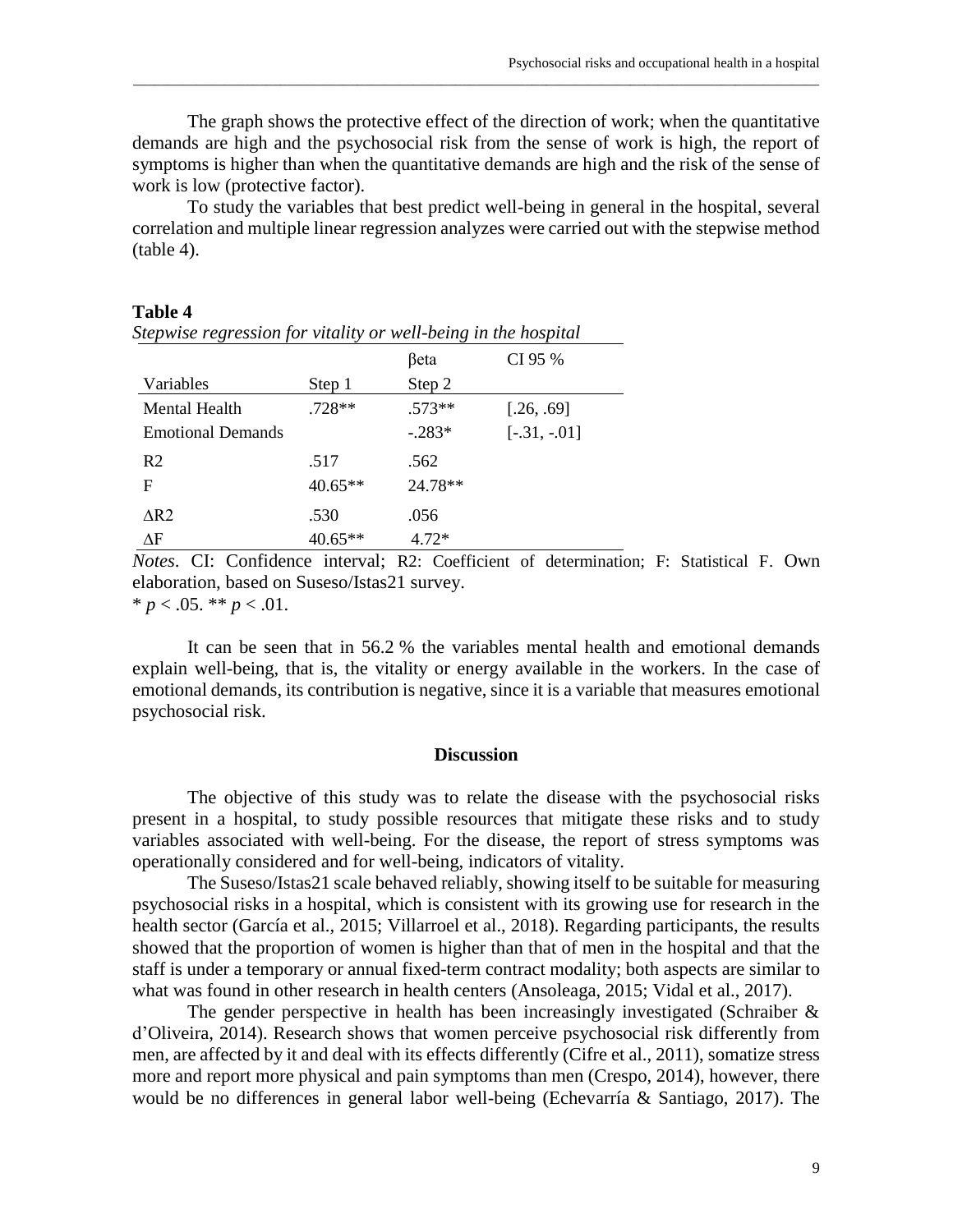results go in the same direction, observing that those who recognize a work-related illness are 9.7 % of men versus 16.7 % of women (*OR* = 1.88; 95 % CI, 1.09-3.49).

 $\_$  . The contribution of the contribution of the contribution of the contribution of  $\mathcal{L}_1$ 

The participating staff was distributed between professionals, administrative and technical staff in almost equal parts and their ages corresponded mainly to a range of 26 to 55 years and seniority ranging from 5 to 10 years or more, most of them working full time with fixed schedule and 35 % subjected to shifts. It has been seen that these are associated with illness in the health area when the shifts imply changes in schedule that cause inconveniences in the workers (Castro, 2018).

Regarding the objective of relating the disease with the psychosocial risks present in a hospital and studying possible resources that mitigate these risks, the results showed that the psychosocial risk tends to be different in the different departments or units of a hospital and that it is associated with the number of dimensions at high risk or risk factors, with a higher report of symptoms, with lower levels of vitality or well-being, and with a higher report of work-related illnesses. According to the demand-control model and the effortreward-imbalance model, greater illness is expected in those with high demands, low autonomy or control, and low social support. These results support both models since they show that the units or departments with higher reports of symptoms and lower vitality tend to be affected in all dimensions. Consistent with the above, among these units with higher risks is surgery, in which a sentinel case or one of occupational disease was presented and which shows a trend towards worse health indicators: more illness reporting than the hospital in general, a higher percentage of medical licenses, lower well-being or vitality.

Additionally, indebtedness appears in this study as an important variable to consider and that is significantly related to the reporting of symptoms and illness. In this regard, Espinosa (2004) shows how changes in mode and lifestyle influence the health-disease process.

In the present investigation, possible protective factors against the development of the disease were also studied, selecting the sense of work because it appears transversally in almost all the units with low risk and with a high prevalence of more than 50 % of the workers of each unit. Vidal et al. (2017) found that the dimension with the highest mean value in a hospital corresponded to intrinsic motivation over the managerial support factor and the workload factor in the evaluation of the quality of life of health personnel. The sense of work sub-dimension would be contributing to the intrinsic motivation of work in hospitals, so further study of it is very important. Evidence has shown that the sense of work is associated with well-being in health, especially through transformational leadership that influences interpretations and beliefs about the sense of work (Peiró & Rodríguez, 2008) and it has also been associated with positive emotions and happiness at work (Seligman, 2011).

The results showed that there are significant positive, moderate to strong associations between feeling overwhelmed, without mood, with poor sleep, with chest tightness, feeling irritable, short of breath, among others reported symptoms with the level of quantitative demands at work, with the risk in the sense of work and with the difficulties to face the Indebtedness. In the case of the Surgery unit, these variables would be explaining 53.3 % of the symptoms, while for the general hospital they would explain only 29 %.

For some authors (Villarroel et al., 2018) social support and the quality of leadership is central in the development of interventions in high and low complexity hospitals, aimed at lowering the risks of psychological demands (which incorporates quantitative demands), indebtedness, active work and development possibilities (which incorporates the sense of work risk).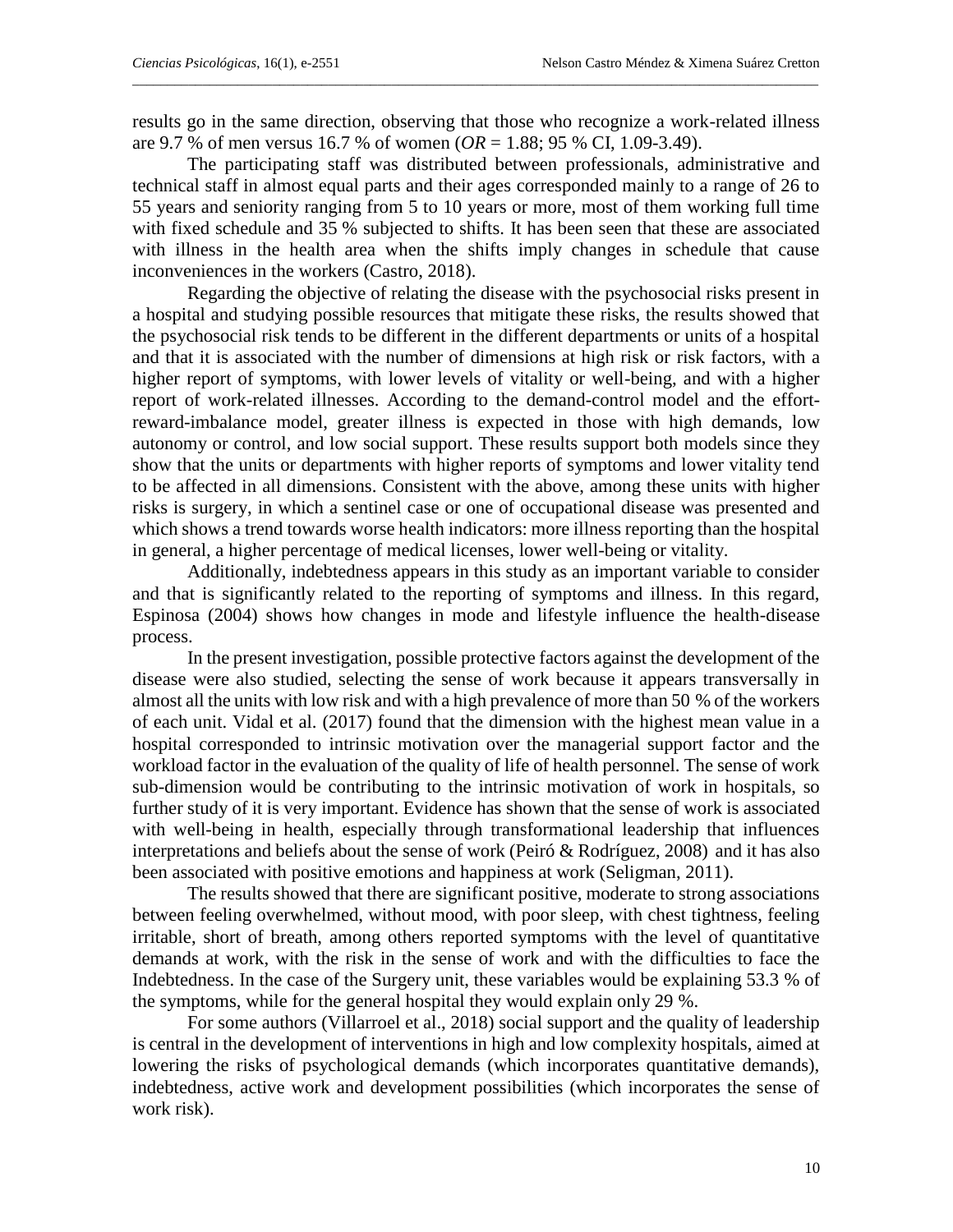This research shows that there are resources that cushion the impact of psychosocial risks over the disease. It can be pointed out that in this study the sense of work would be acting in the hospital as a protective factor since the interaction with the quantitative demands is significant in the prediction of the report of symptoms and the results of the interaction analysis show that with the low risk of the sense of work, the symptom reporting is lower in the hospital. These results are consistent and go in the same direction with what is predicted by the theory of demand and labor resources (Bakker & Demerouti, 2013), being able to consider the sense of work as a resource that mitigate the effect of quantitative demands, generating a lower reporting of stress symptoms.

\_\_\_\_\_\_\_\_\_\_\_\_\_\_\_\_\_\_\_\_\_\_\_\_\_\_\_\_\_\_\_\_\_\_\_\_\_\_\_\_\_\_\_\_\_\_\_\_\_\_\_\_\_\_\_\_\_\_\_\_\_\_\_\_\_\_\_\_\_\_\_\_\_\_\_\_\_\_\_\_\_\_\_\_\_\_\_\_\_\_\_\_\_\_\_\_\_\_

Similarly, the low quantitative demands attenuate the symptom report when the risk due to sense of work is high, eventually behaving as a protective factor in other hospitals where the quantitative demands are lower and other risks appear higher, for example the sense of work, the quality of leadership, relationships with colleagues or contractual conditions.

Beyond the resources that scientific literature has traditionally identified as autonomy, variety of tasks, feedback, among others, to enrich work and develop motivation (Hackman & Oldham, 1976), future research could explore, in centers of health, if the high prevalence of risks with a low level of psychosocial risks, act as possible protective factors in the interaction with higher level risks, producing fewer reports of symptoms or illness.

Regarding the objective of studying variables associated with well-being, the results showed that the well-being or vitality of hospital workers is strongly explained in 56.2 % by mental health and by lower emotional demands. Thus, calmer workers, less nervous or worried, more animated, happier and less tired or emotionally worn out, will face their work with more energy and enthusiasm. A systematic review of working conditions in hospitals, especially nursing staff in Chile, shows that they operate in contexts of high labor demands, lack of materials and limited resources (Canales et al., 2016); A similar situation occurs in other countries, where these conditions also affect aspects such as images culturally associated with care associated more with women (Pereyra & Micha, 2016). This poses a challenge for hospital management so that there can be a balance between the demand and need for efficiency of services with attention to conditions, quality of work life and the social needs of health workers (Blanch, 2014) improving their mental health and well-being.

## **Conclusions**

This research contributed to the understanding of occupational health and well-being in an Organization, knowing the risk and illness of different departments or units of a hospital, through a simple methodology, which was to consider high psychosocial risks and that at the same time had a prevalence greater than 50 % in order to observe clearer effects. Likewise, it contributed in showing how to explore potential resources within the same psychosocial risks, when those are low in a prevalence greater than 50 %, acting as possible protective factors that cushion the effect of the demands on the disease, as was the case of sense of work. It contributed to the prediction of the disease, considered as report of symptoms, and to the understanding of well-being, considered as vitality in workers at a health center. It is possible to conclude the importance of recognizing, supporting and favoring the development of the Sense of work as a resource, which probably exists in many hospitals, but which may not be receiving the required attention due to its great relevance as a stress protector.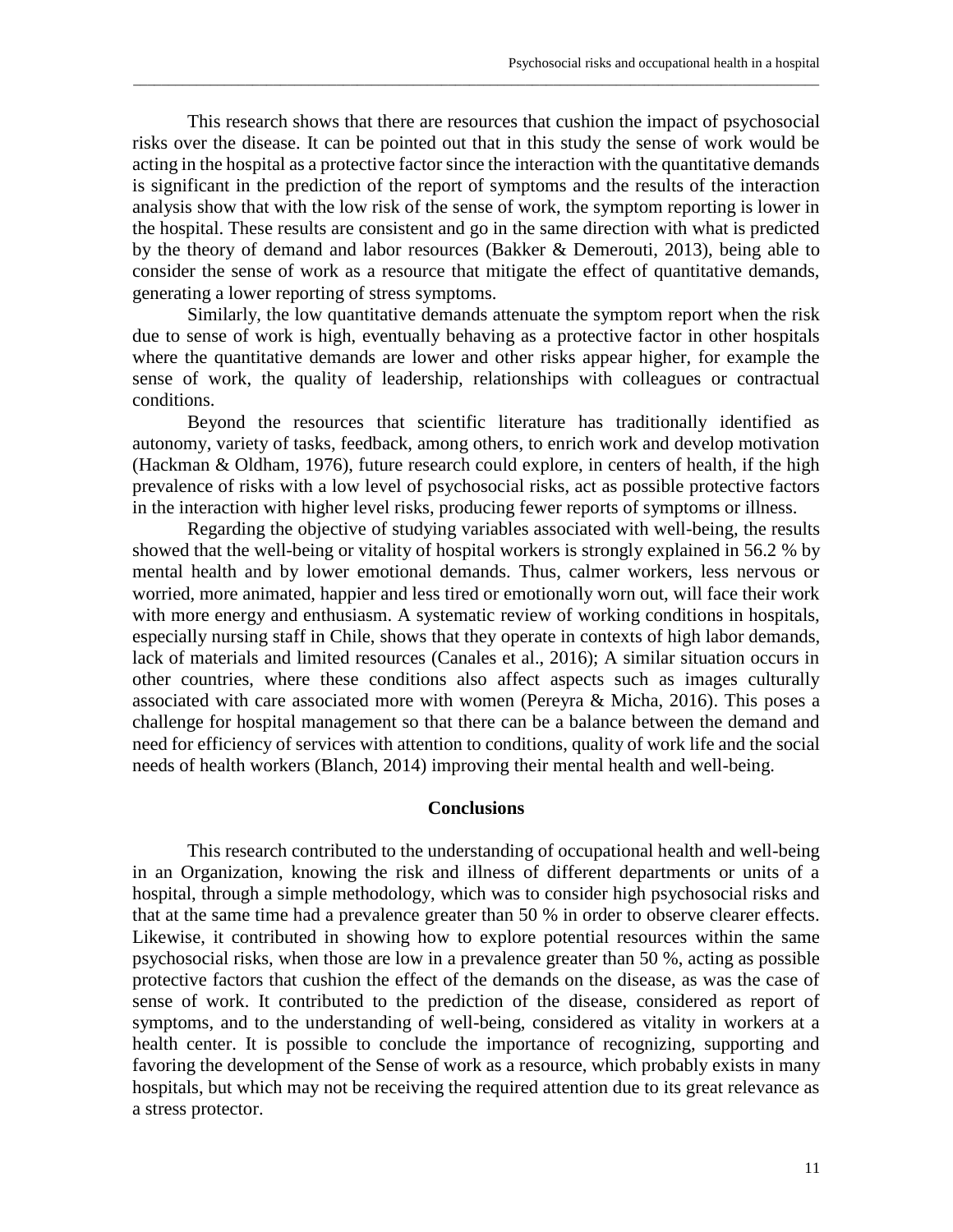The limitations of this study are that the sample consisted of only one hospital and that the cross-sectional quantitative methodology used does not allow causality to be concluded despite the regression analyzes carried out, since this requires an investigation with an experimental design.

 $\_$  . The contribution of the contribution of the contribution of the contribution of  $\mathcal{L}_1$ 

# **References**

- Alvarado, R., Pérez-Franco, J., Saavedra, N., Fuentealba, C., Alarcón, A., Marchetti, N., & Aranda W. (2012). Validación de un cuestionario para evaluar riesgos psicosociales en el ambiente laboral en Chile. *Revista Médica de Chile*, *140*(9), 1154-1163. https://doi.org/10.4067/S0034-98872012000900008
- Ansoleaga, E. (2015). Indicadores de salud mental asociados a riesgo psicosocial laboral en un hospital público. *Revista Médica de Chile*, *143*(1), 47-55. https://doi.org/10.4067/S0034-98872015000100006
- Bakker, A. & Demerouti, E. (2013). La teoría de las demandas y los recursos laborales. *Journal of Work and Organizational Psychology, 29*(3), 107-115. https://doi.org/10.5093/tr2013a16
- Blanch, J. (2014). Calidad de vida laboral en hospitales y universidades mercantilizados. *Papeles del Psicólogo*, *35*(1), 40-47.
- Canales, M., Valenzuela, S., & Paravic, T. (2016). Condiciones de trabajo de los profesionales de enfermería en Chile. *Enfermería Universitaria*, *13*(3), 178-186. https://doi.org/10.1016/j.reu.2016.05.004
- Castro, N. (2018). Riesgos psicosociales y salud laboral en centros de salud. *Ciencia & Trabajo*, *20*(63), 155-159. https://doi.org/10.4067/S0718-24492018000300155
- Chirico, F., Heponiemi, T., Pavlova, M., Zaffina, S., & Magnavita, N. (2019). Psychosocial Risk Prevention in a Global Occupational Health Perspective. A Descriptive Analysis. *International Journal of Environmental Research and Public Health*, *16*(14), 1-14. https://dx.doi.org/10.3390/ijerph16142470
- Cifre, E., Salanova, M., & Franco, J. (2011). Riesgos Psicosociales de hombres y mujeres en el trabajo: ¿Una cuestión de diferencias? *Gestión Práctica de Riesgos Laborales*, *82*, 28-37.
- Crespo, J. (2014). El bienestar laboral de los profesionales de la medicina: una comparativa iberoamericana. *Revista del Centro de Estudios de Sociología del Trabajo,* (6), 39- 71.
- Duque, J., García, M., & Hurtado, A. (2017). Influencia de la inteligencia emocional sobre las competencias laborales: un estudio empírico con empleados del nivel administrativo. *Estudios Gerenciales, 33*(144), 250-260. https://doi.org/10.1016/j.estger.2017.06.005
- Echevarría, K. & Santiago, R. (2017). Percepción del bienestar laboral de los empleados: estudio comparativo según su género. *Revista Internacional Administración & Finanzas*, *10*(2), 17-27.
- Espinosa, L. (2004). Cambios del modo y estilo de vida; su influencia en el proceso saludenfermedad. *Revista Cubana Estomatología, 41*(3).
- García, A., Gutiérrez, M., Bellón, J., Muñoz, C., & Fernández, J. (2015). Entorno psicosocial y estrés en trabajadores sanitarios de la sanidad pública: diferencias entre atención primaria y hospitalaria. *Atención Primaria*, *47*(6), 359-366. https://doi.org/10.1016/j.aprim.2014.09.003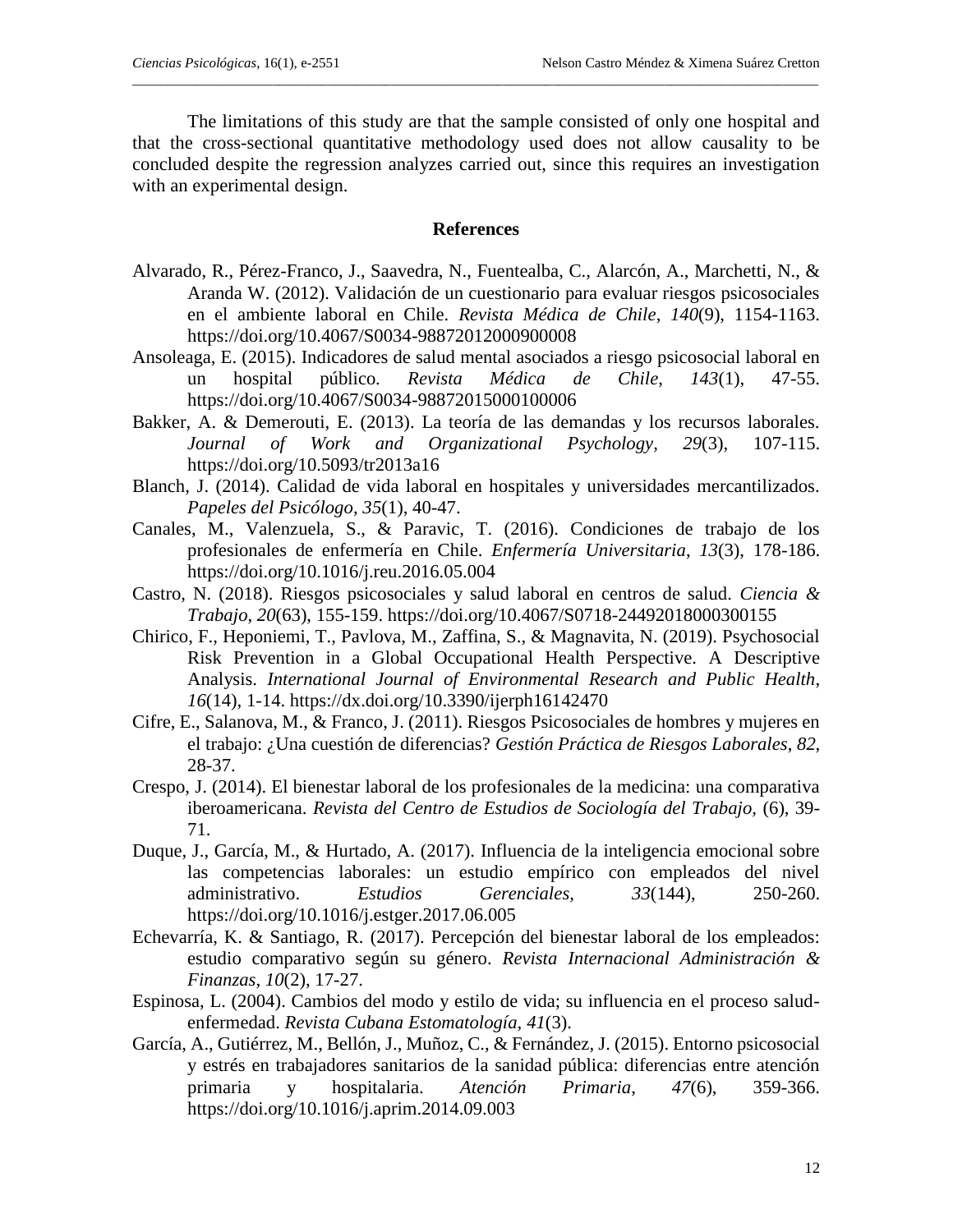Hackman, J. R. & Oldham, G. R. (1976). Motivation through the design of work: Test of a theory. *Organizational Behavior & Human Performance, 16*(2), 250-279. https://doi.org/10.1016/0030-5073(76)90016-7

\_\_\_\_\_\_\_\_\_\_\_\_\_\_\_\_\_\_\_\_\_\_\_\_\_\_\_\_\_\_\_\_\_\_\_\_\_\_\_\_\_\_\_\_\_\_\_\_\_\_\_\_\_\_\_\_\_\_\_\_\_\_\_\_\_\_\_\_\_\_\_\_\_\_\_\_\_\_\_\_\_\_\_\_\_\_\_\_\_\_\_\_\_\_\_\_\_\_

- Harpaz, I. & Fu, X. (1993). The meaning of work at various organizational levels. *International Journal of Commerce and Management, 3*(3/4), 31-52 https://doi.org/10.1108/eb047280
- Johnson, J. V. & Hall, B. M. (1994). Social support in the work environment and cardiovascular disease. In S. Shumaler & S. Czajkowski. (Eds.), *Social support and cardiovascular disease* (pp. 145-166). Baywood. https://doi.org/10.1007/978-1- 4899-2572-5\_7
- Karasek, R. & Theorell, T. (1990). *Healthy Work, Stress, Productivity and the Reconstruction of Working Life*. Basic Books.
- Lee, C., Huang, G., & Ashford, S. (2018). Job insecurity and the changing workplace: Recent developments and the future trends in job insecurity research. *Annual Review of Organizational Psychology and Organizational Behavior, 5,* 335-359. https://doi.org/10.1146/annurev-orgpsych-032117-104651
- Loya-Murguía, K. M., Valdez-Ramírez, J., Bacardí-Gascón, M., & Jiménez-Cruz, A. (2018). El síndrome de agotamiento en el sector salud de Latinoamérica: revisión sistemática. *Journal of Negative & No Positive Results*, *3*(1), 40-48. https://doi.org/10.19230/jonnpr.2060
- Luceño, L., Martín, J., Jaén, M., & Diaz, E. (2005). Evaluación de factores psicosociales en el entorno laboral. *eduPsykhé*, *4*(1), 19-42.
- Magnusson, L., Westerlund, H., Chungkham, H. S., Vahtera, J., Rod, N. H., Alexanderson, K., & Head, J. (2018). Job strain and loss of healthy life years between ages 50 and 75 by sex and occupational position: analyses of 64 934 individuals from four prospective cohort studies. *Occupational and Environmental Medicine, 75*(7), 486- 493. https://doi.org/10.1136/oemed-2017-104644
- Moreno, B. (2011). Factores y riesgos laborales psicosociales: conceptualización, historia y cambios actuales. *Medicina y Seguridad del Trabajo, 57*(1), 4-19. https://dx.doi.org/10.4321/S0465-546X2011000500002
- MOW International Research Team. (1987). *The meaning of working.* Academic Press. https://doi.org/10.1002/job.4030100109
- Núñez, M. & Castillo, R. (2017). El papel de la inteligencia emocional en la enfermedad cardiovascular. *Gaceta Sanit*aria, *33*(4), 377-380. https://doi.org/10.1016/j.gaceta.2018.04.008
- Orgambídez, A., Pérez, P., & Borrego, Y. (2015). Estrés de rol y satisfacción laboral: examinando el papel mediador del engagement en el trabajo. *Journal of Work and Organizational Psychology*, *31*(2), 69-77. https://doi.org/10.1016/j.rpto.2015.04.001
- Peiró, J. & Rodríguez, I. (2008). Estrés laboral, liderazgo y salud organizacional. *Papeles del Psicólogo*, *29*(1), 68-82.
- Pereyra, F. & Micha, A. (2016). La configuración de las condiciones laborales de la enfermería en el Área Metropolitana de Buenos Aires: un análisis en el cruce del orden de género y la organización del sistema de salud. *Salud Colectiva, 12*(2), 221- 238. https://doi.org/10.18294/sc.2016.730